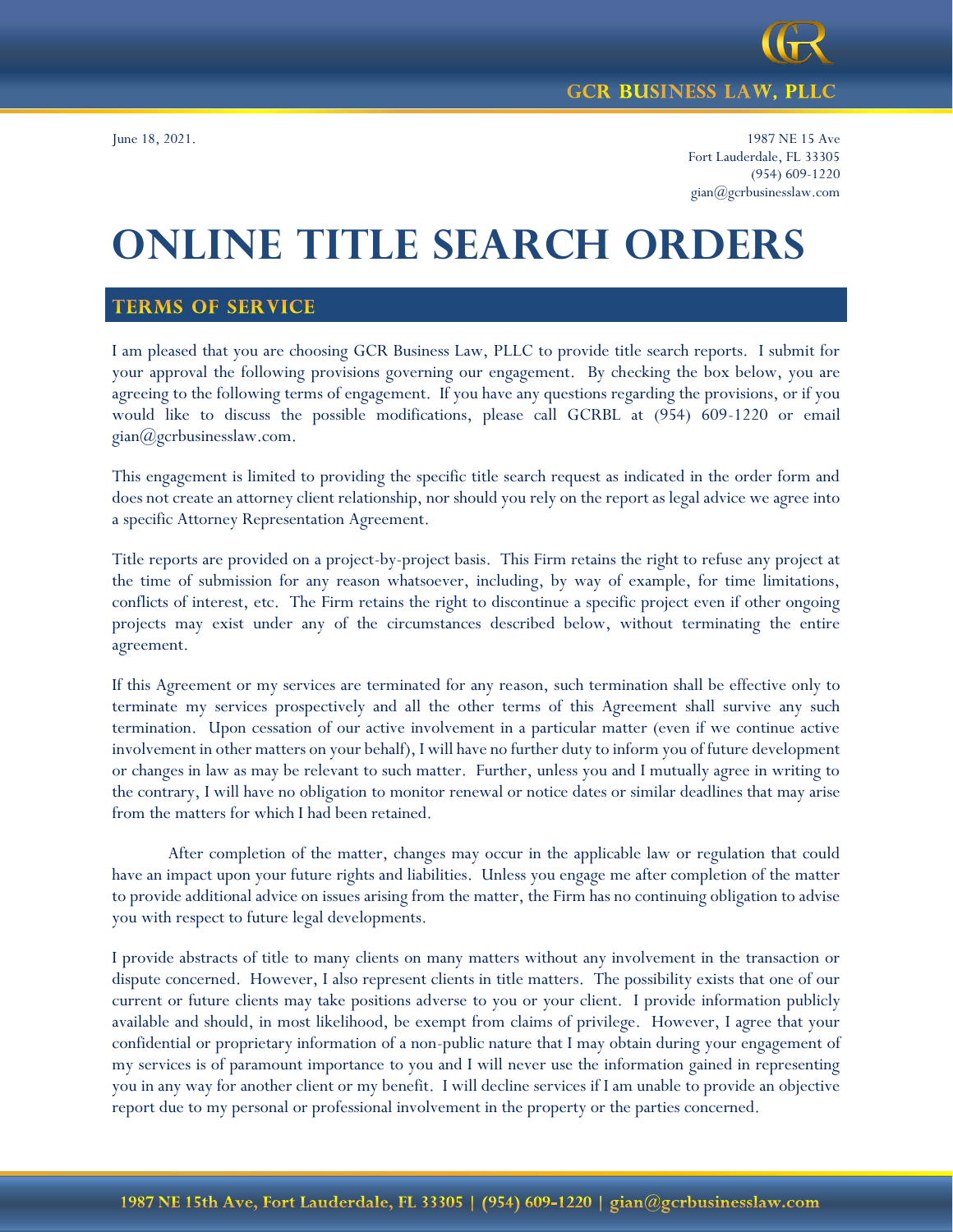

### **June 18, 2021 |Online Title Search Order – Terms of Service**

To the extent there is no actual and present conflict of interest, you agree to waive such conflict so long as the other clients' matters are materially unrelated to any matter for which you retained my services, and your proprietary or confidential information is not used. While I will never represent a client, the representation of whom may result in a material disadvantage to you, you agree to waive any perceived conflict arising solely because the other client has a competing interest or opposing interest to yours, but my representation dos not advocate the legal or political position that is of a disadvantage to you or your affiliates, or my representation of the other client is not directly against you in a matter in which you are the opposing party.

Stated differently, in the event a present conflict of interest exists between the you and other clients or in the event one arises in the future, you agree to waive any such conflict of interest or other objection that would preclude my representation of another client in other current or future matters, substantially unrelated to this representation of the Company.

You agree to cooperate fully with me and to provide promptly all information known or available to you, that is relevant to my representation. You agree to notify me promptly of any change in the address or contact data for Client and any other party, and promptly pay invoices and replenish cost deposits if any.

#### FEES.

The Firm may require the pre-payment of a \$150.00 fee per search order at the time of submissions. Unless otherwise specifically agreed in writing, an online form submission will be considered a fee quote request, and I will provide you with a quote for the project described within 24 hours of submission. No further action may commence until we agree in writing as to the fee amount and payment schedule, and any prepayment under the agreed payment schedule is paid.

# CELL PHONE AND E-MAIL COMMUNICATION/CLOUD SERVERS.

The Firm hereby informs you and you hereby acknowledge that I communicate with my clients and clients' professionals and agents by cell telephone, text messages, and emails that such communications are capable of being intercepted by others and therefore may be deemed no longer protected by the attorneyclient privilege, and that you must inform me if you do not wish me to discuss privileged matters on cell telephones, text messages, and emails with you or your professionals or agents. I generally use text messages for brief confirmations of appointments, or some basic information as to addresses phone numbers, and not regarding the substance of my representation of your legal matters. I communicate with my clients and clients' professionals and agents by unencrypted e-mail, that such communications are capable of being intercepted by others and therefore may be deemed no longer protected by the attorney-client privilege, and that you must inform me if you wish to institute a system to encode all e-mail between the Firm and you or your professionals or agents.

I provide your documentation through Microsoft SharePoint servers using a dedicated URL to your firm. Additionally, I use https://www.MyCase.com and https://gcr-business-law-pllc.mycase.com to communicate, store your files, and case management. Your documents will be retained only in electronic

|Page 2 of 3